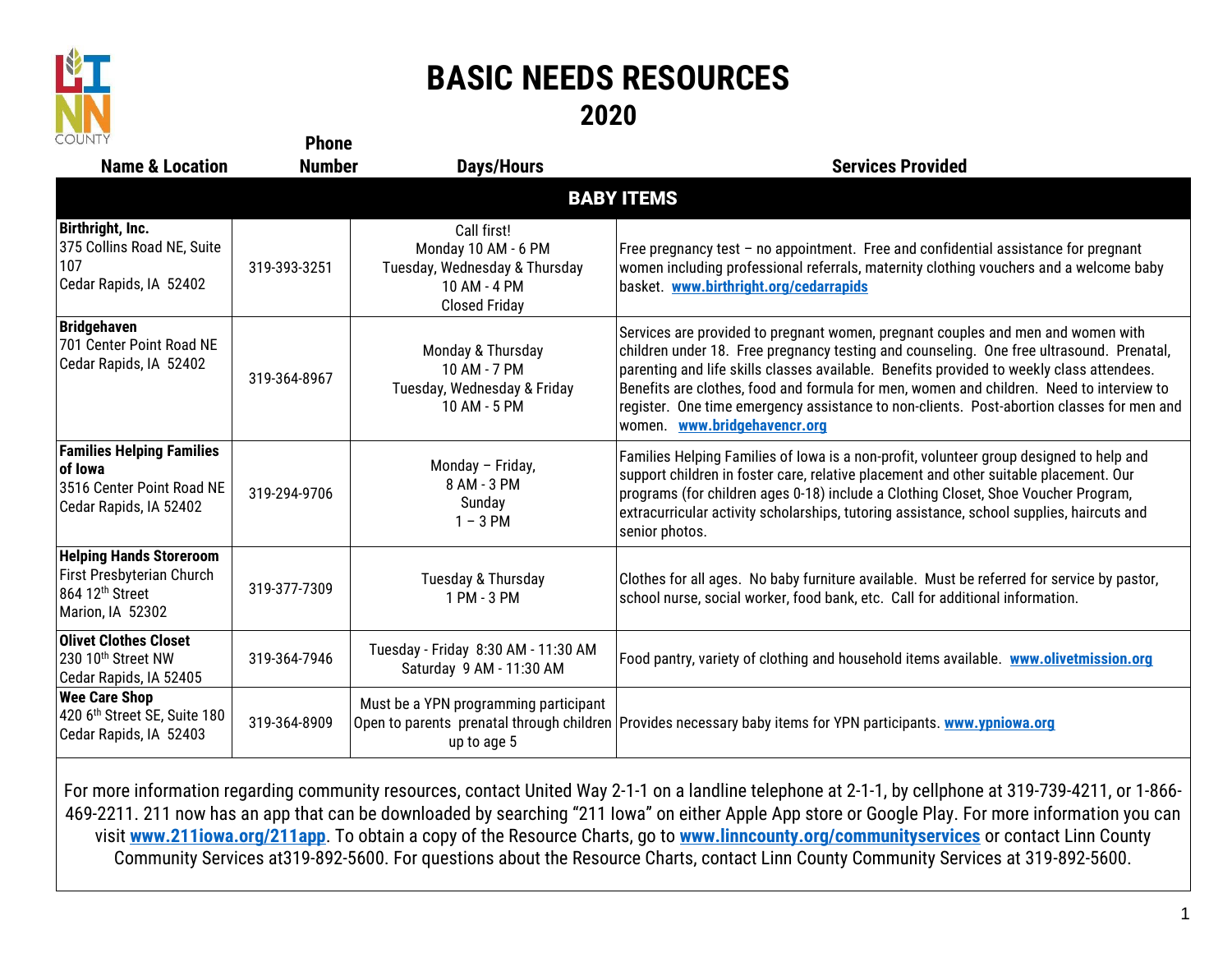| <b>Name &amp; Location</b>                                                                                                                                                                                                         | <b>Phone Number</b>                                          | <b>Days/Hours</b>                                                                                                                                               | <b>Services Provided</b>                                                                                                                                                                                                                                                                                                                                                                                                                                                     |  |  |  |
|------------------------------------------------------------------------------------------------------------------------------------------------------------------------------------------------------------------------------------|--------------------------------------------------------------|-----------------------------------------------------------------------------------------------------------------------------------------------------------------|------------------------------------------------------------------------------------------------------------------------------------------------------------------------------------------------------------------------------------------------------------------------------------------------------------------------------------------------------------------------------------------------------------------------------------------------------------------------------|--|--|--|
| <b>CLOTHING &amp; HOUSEHOLD ITEMS</b>                                                                                                                                                                                              |                                                              |                                                                                                                                                                 |                                                                                                                                                                                                                                                                                                                                                                                                                                                                              |  |  |  |
| <b>American Red Cross</b><br><b>Emergency Services</b><br>6300 Rockwell Drive NE<br>Cedar Rapids, IA 52402                                                                                                                         | 319-393-3500<br>800-982-2438                                 | 24 hours a day for victims of fire & natural<br>disasters<br>Monday 8:30 AM - 4:30 PM<br>Tuesday, Wednesday, & Thursday<br>9 AM - 3 PM<br><b>Closed Fridays</b> | Temporary housing and food for victims of fire and natural disasters based on damage<br>assessment. <b>www.redcross.org</b>                                                                                                                                                                                                                                                                                                                                                  |  |  |  |
| <b>Bridgehaven</b><br>701 Center Point Road NE<br>Cedar Rapids, IA 52402                                                                                                                                                           | 319-364-8967                                                 | Monday & Thursday 10 AM - 7 PM<br>Tuesday, Wednesday & Friday<br>10 AM - 5 PM                                                                                   | Services are provided to pregnant women, pregnant couples and men and women with<br>children under 18. Free pregnancy testing and counseling. Prenatal, parenting and life skills<br>classes available. Benefits provided to weekly class attendees. Benefits are clothes, food<br>and formula for men, women and children. Need to interview to register. One time<br>emergency assistance to non-clients. One free ultrasound. Post-abortion classes for men<br>and women. |  |  |  |
| <b>Families Helping Families</b><br>of Iowa<br>3516 Center Point Road NE<br>Cedar Rapids, IA 52402                                                                                                                                 | 319-294-9706                                                 | Monday - Friday,<br>8 AM - 3 PM<br>Sunday<br>$1 - 3$ PM                                                                                                         | Families Helping Families of Iowa is a non-profit, volunteer group designed to help and<br>support children in foster care, relative placement and other suitable placement. Our<br>programs (for children ages 0-18) include a Clothing Closet, Shoe Voucher Program,<br>extracurricular activity scholarships, tutoring assistance, school supplies, haircuts and<br>senior photos.                                                                                        |  |  |  |
| <b>Goodwill of the Heartland</b><br>2000 Scotty Drive SW<br>Cedar Rapids, IA 52404<br>5520 Council Street NE<br>Cedar Rapids, IA 52402<br>2405 Mt. Vernon Road SE<br>Cedar Rapids, IA 52403<br>3202 7th Avenue<br>Marion, IA 52302 | 319-739-5044<br>319-739-5055<br>319-739-5080<br>319-739-5045 | Monday - Friday 9 AM - 9 PM<br>Saturday 9 AM - 8 PM &<br>Sunday 10 AM - 6 PM                                                                                    | A variety of used clothing & household items at reasonable prices.<br>www.goodwillheartland.org                                                                                                                                                                                                                                                                                                                                                                              |  |  |  |
| <b>Harambee House</b><br>404 17th Street SE<br>Cedar Rapids, IA 52403                                                                                                                                                              | 319-366-1408                                                 | Monday - Friday 8 AM - 4 PM<br>Closed daily $12 - 1$ PM                                                                                                         | Free used clothing as staff is available, usually from 9 AM to 11 AM. Family support program<br>for basic needs resources available Monday through Friday from 8:30 AM to 11:30 AM and<br>1:30 PM to 4:30 PM, please call first. Bread available on Tuesdays until gone. Free use of<br>computer for job, housing, or resource needs. Lobby phone available for local calls only.<br>DHS Patch office located in upper level. Help with rental assistance.                   |  |  |  |
| <b>Helping Hands Storeroom</b><br>First Presbyterian Church<br>864 12 <sup>th</sup> Street<br>Marion, IA 52302                                                                                                                     | 319-377-7309                                                 | Tuesdays & Thursdays 1 - 3 PM                                                                                                                                   | Free used clothing & small household items available by referral only. Pastor, school nurse,<br>social worker, food bank.                                                                                                                                                                                                                                                                                                                                                    |  |  |  |
| <b>Mission of Hope</b><br>1700 B Avenue NE<br>Cedar Rapids, IA 52402                                                                                                                                                               | 319-365-1782                                                 | Food Pantry: Monday - Friday<br>9 AM - 3 PM                                                                                                                     | Hot meals served Monday through Friday from 12:00 PM to 1:00 PM. Need to show ID for<br>food pantry. Clothing closet available by appointment only.<br>www.missionofhopecr.org                                                                                                                                                                                                                                                                                               |  |  |  |
| No kid needs to sleep on<br>the floor of Linn County                                                                                                                                                                               | 319-929-9885                                                 |                                                                                                                                                                 | We are a 100% volunteer organization that seeks community involvement in funding,<br>building, delivering, assembling and dressing out new, sturdy beds to kids who have no bed<br>of their own. We service only children ages 3-17 in Linn County. http://shpbeds.org/                                                                                                                                                                                                      |  |  |  |